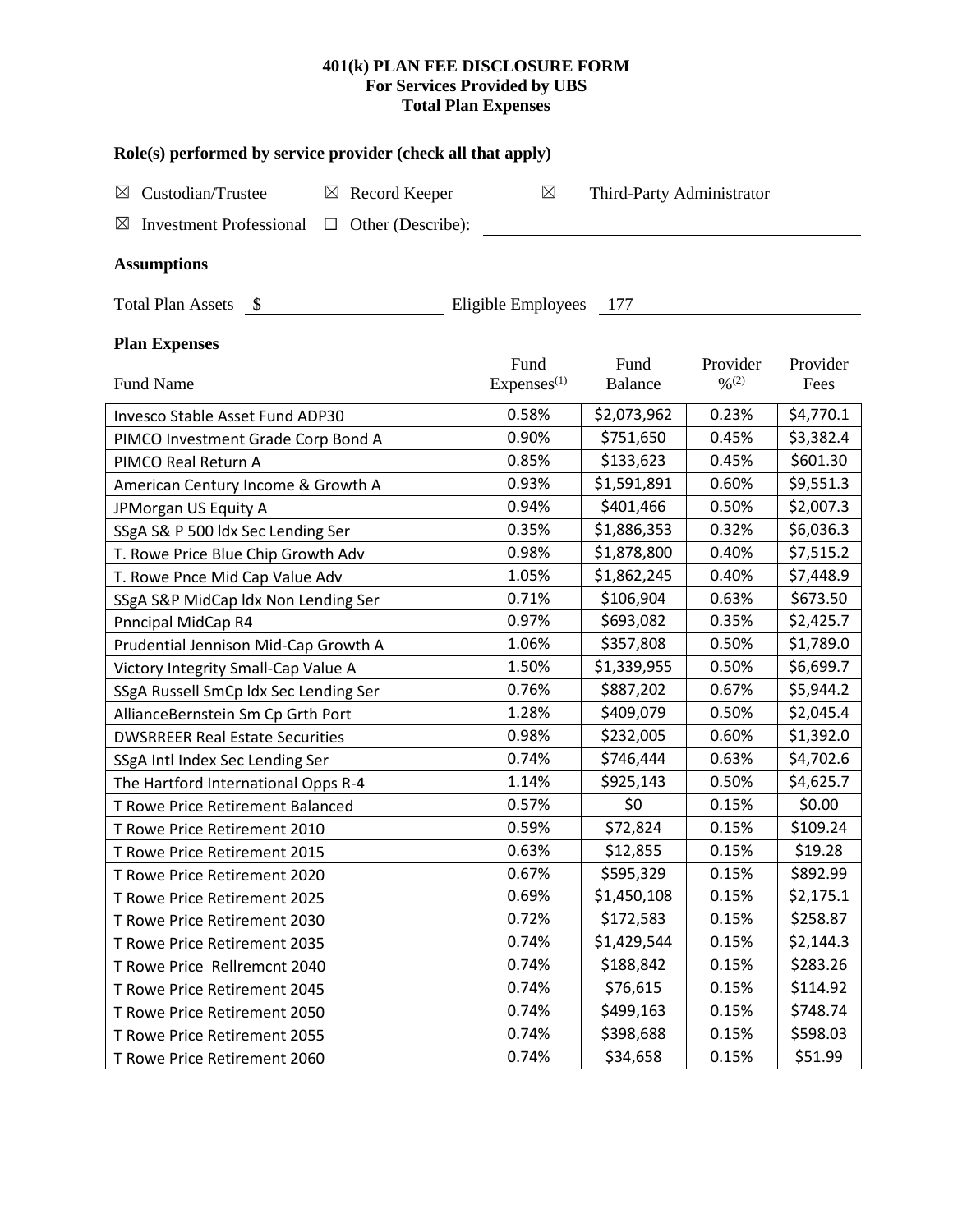| Provider fees paid from Fund Expenses                                   | \$79,007.93  |
|-------------------------------------------------------------------------|--------------|
| Provider fees deducted from participant accounts or paid by employer    | \$0.00       |
| Investment expenses (i.e., Fund Expenses not used to pay provider fees) | \$100,956.30 |
| Total ("all-in") plan expenses                                          | \$131,838.57 |

(1) Fund Expenses include the fund's expense ratio plus any "wrap" fee charged by the provider. The expense ratio is determined through an annual calculation, where a fund's operating expenses are divided by the average dollar value of its assets under management. Fund Expenses lower investor returns.

(2) Provider % includes revenue sharing paid to the provider by the investment fund or wrap fees added by the provider. These expenses lower investor returns.